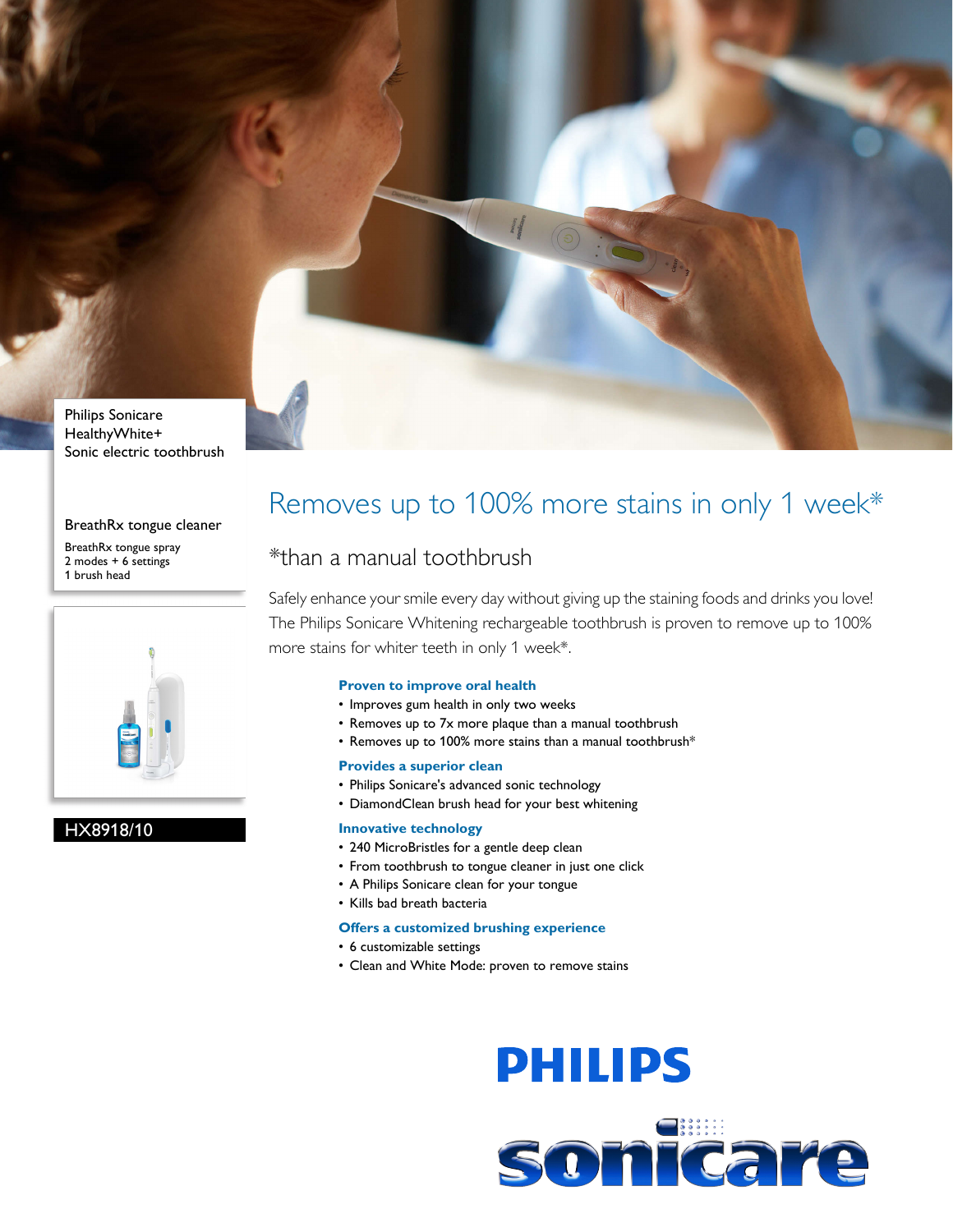#### Sonic electric toothbrush BreathRx tongue cleaner BreathRx tongue spray, 2 modes + 6 settings, 1 brush head

# **Highlights**

#### **Whitens teeth**



This Philips Sonicare toothbrush removes up to 100% more stains for whiter teeth in just 1 week.

#### **DiamondClean brush head**



DiamondClean toothbrush heads, Philips Sonicare's best whitening brush head, have diamond shaped bristles that are medium stiff to effectively yet gently scrape away plaque. This Philips Sonicare electric toothbrush provides an exceptional cleaning and whiter teeth compared to a manual toothbrush.

#### **Click-on tongue brush**



With 240 rubber MicroBristles, the TongueCare+ tongue brush is specifically

designed to clean the soft and porous surface of your tongue. The flexible MicroBristles contour to and gently clean around the ridges and grooves, to remove bacteria build-up and drive our bacteria-killing BreathRx tongue spray deeper. The compact shape allows you to comfortably clean the entire tongue.

#### **Easy to use**



TongueCare+ tongue brushes quickly transform your Philips Sonicare toothbrush into a sonicpowered tongue cleaner. Each tongue brush clicks onto your Philips Sonicare toothbrush handle, just like a regular brush head. Simple to use, replace and clean, these innovative tongue brushes are compatible with all Philips Sonicare click-on toothbrush handles, so it couldn't be easier to add tongue cleaning to your daily oral care routine. It fits all Philips Sonicare toothbrush handles except: PowerUp Battery and Essence.

#### **Clean and White mode**



2 minute Clean mode offers the ultimate in plaque removal (Dental professional recommended brushing time). White mode

removes surface stains, brightens and polishes teeth. Removes everyday stains, such as coffee, tea, tobacco and red wine. Whitens teeth by 2 shades in just 2 weeks.

#### **6 customizable settings**



Philips Sonicare Stain Removal toothbrush allows you to mix and match modes (Clean mode, White mode) and 3 intensities for maximum comfort and your best clean.

#### **BreathRx tongue spray**



The unique combination of ingredients in our Philips Sonicare BreathRx tongue spray is clinically proven to kill bad breath bacteria and neutralize odors instantly. The special thick formula coats the tongue and keeps it lubricated for a gentle cleaning experience. The cool mint flavor leaves your mouth feeling fresh and clean.